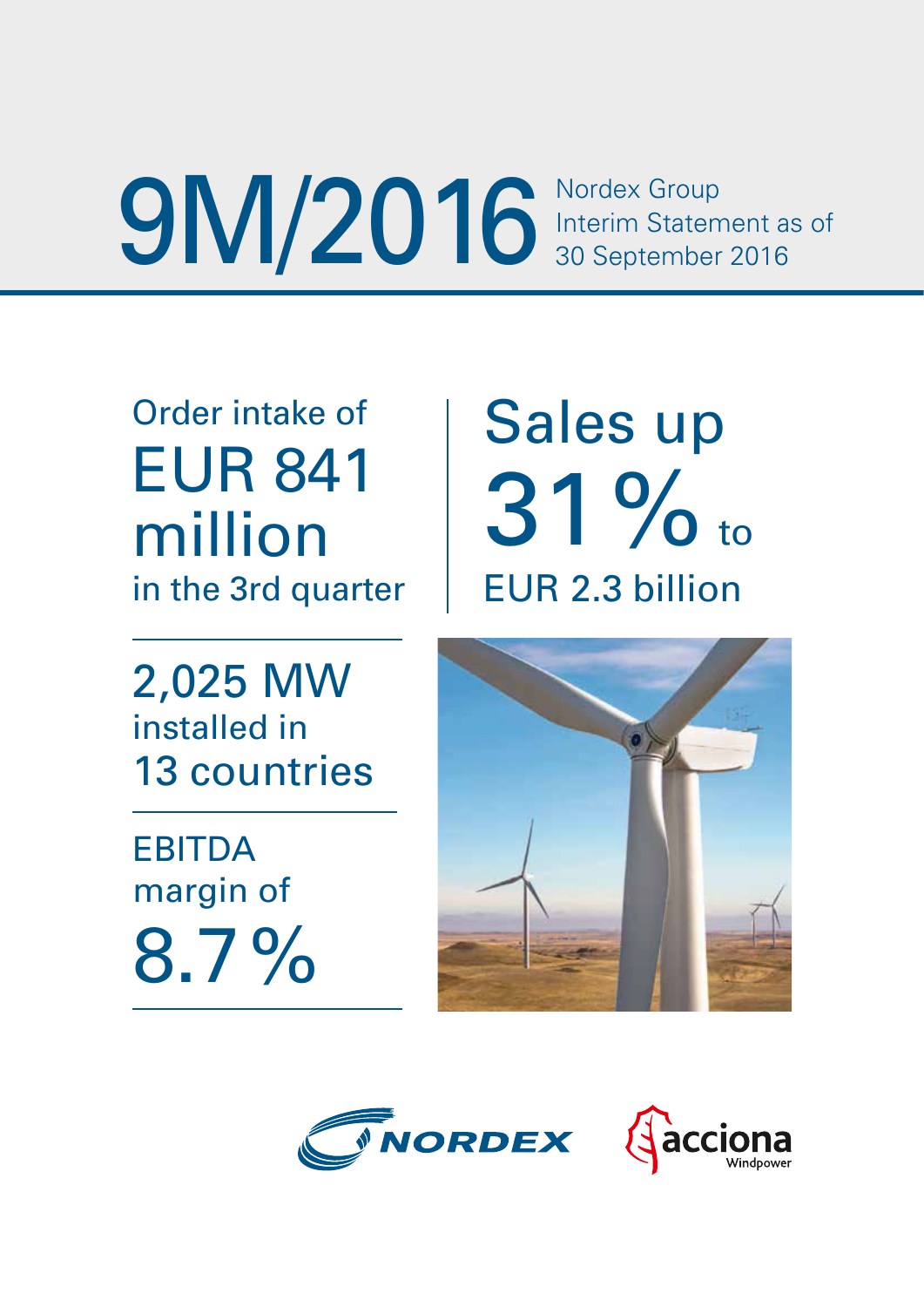# **Content**

| Key figures at a glance                      | 3  |
|----------------------------------------------|----|
| Letter from the Management Board             |    |
| Industry conditions                          | 5  |
| <b>Business performance</b>                  | 5  |
| Operating performance indicators             | 6  |
| Financial performance indicators             | 7  |
| Material events after the end of the quarter | 9  |
| <b>Outlook</b>                               | 9  |
| Consolidated balance sheet                   | 10 |
| Consolidated income statement                | 11 |
| Consolidated cash flow statement             | 12 |
| Financial calendar/Contacts/Disclaimer       | 13 |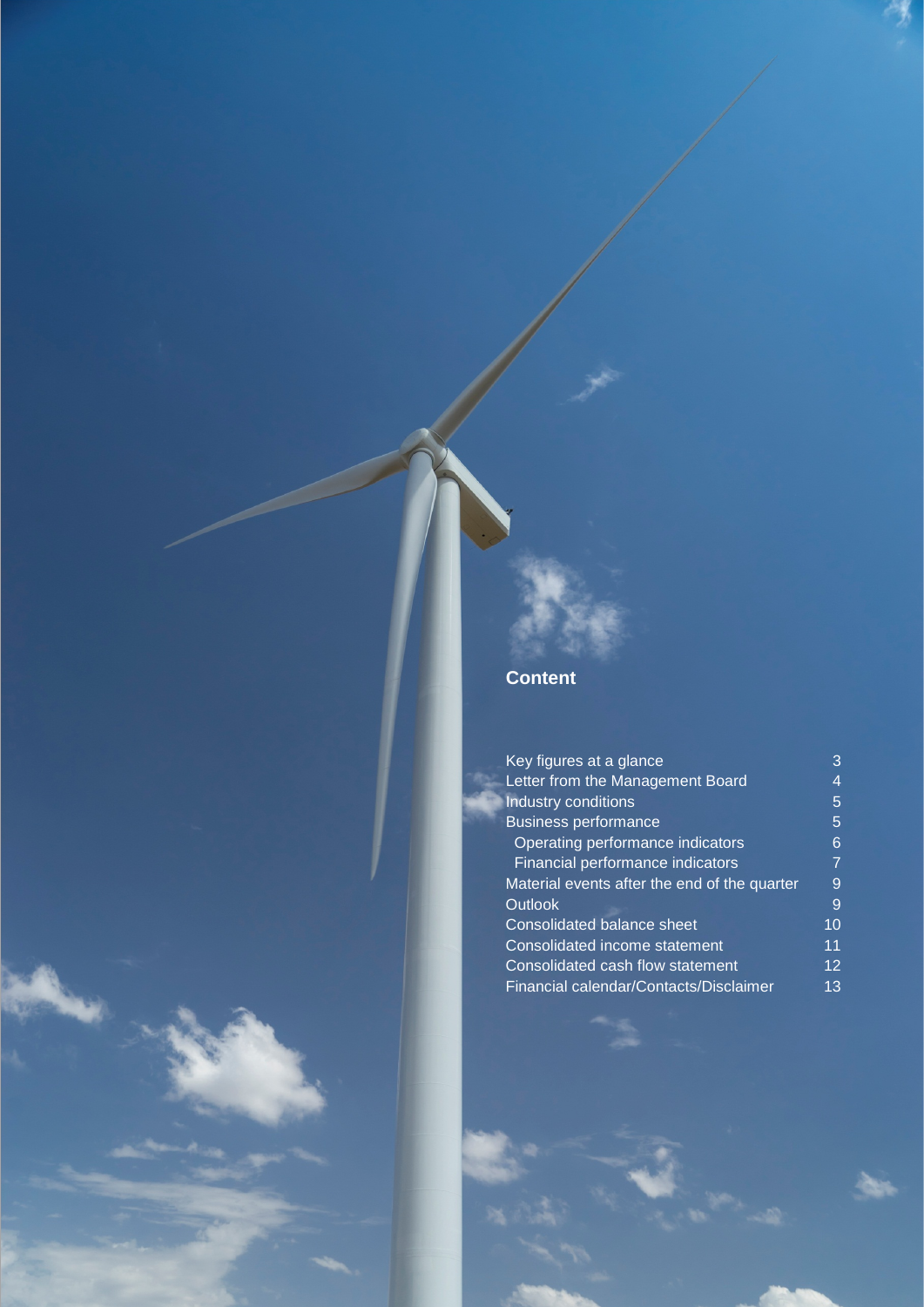

# **Key figures**

|                                 |             | $01.01 -$  | $01.01 -$  |
|---------------------------------|-------------|------------|------------|
| <b>Earnings</b>                 |             |            |            |
|                                 |             | 30.09.2016 | 30.09.2015 |
| <b>Sales</b>                    | EUR million | 2,339.5    | 1,786.1    |
| Total revenues                  | EUR million | 2,360.7    | 1,769.9    |
| <b>EBITDA</b>                   | EUR million | 203.9      | 138.1      |
| EBIT                            | EUR million | 125.8      | 97.6       |
| Free cash flow                  | EUR million | $-498.8$   | 18.5       |
| Capital spending <sup>1</sup>   | EUR million | 55.0       | 50.9       |
| Consolidated net profit         | EUR million | 64.4       | 45.4       |
| Earnings per share <sup>2</sup> | <b>EUR</b>  | 0.70       | 0.56       |
| <b>EBITDA</b> margin            | %           | 8.7        | 7.7        |

| <b>Balance sheet</b>  |             | 30.09.2016 | 31.12.2015 |
|-----------------------|-------------|------------|------------|
| Total assets          | EUR million | 2,819.9    | 1,460.1    |
| Equity                | EUR million | 904.2      | 455.6      |
| Equity ratio          | $\%$        | 32.1       | 31.2       |
| Working capital ratio | $\%$        | 6.8        | $-1.2$     |

| <b>Employees</b>        |             | $01.01 -$  | $01.01 -$  |
|-------------------------|-------------|------------|------------|
|                         |             | 30.09.2016 | 30.09.2015 |
| <b>Employees</b>        | 30.09.      | 5,199      | 3.213      |
| Personnel expenses      | EUR million | 205.2      | 143.4      |
| Personnel expense ratio | %           | 8.7        | 8.1        |

| <b>Company performance indicators</b> |             | $01.01 -$  | $01.01 -$  |
|---------------------------------------|-------------|------------|------------|
|                                       |             | 30.09.2016 | 30.09.2015 |
| Order intake                          | EUR million | 2,168.7    | 1.964.0    |
| Installed capacity                    | <b>MW</b>   | 2,024.7    | 1.157.9    |

1 Excluding investment in the acquisition of Acciona Windpower 2 On the basis of a weighted average of 91.380 million shares (2015: 80.882 million shares)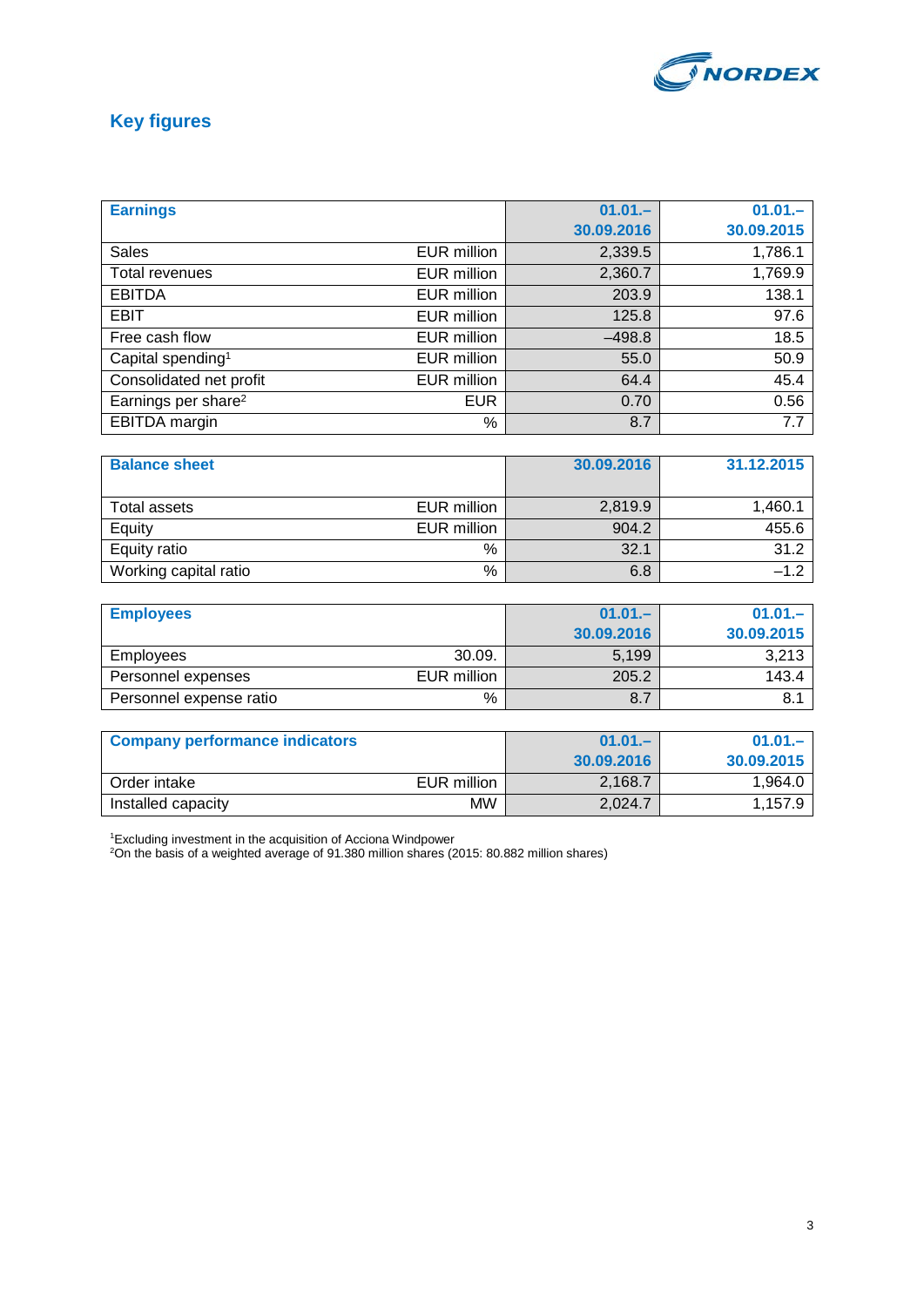

# Decs Shareholders and business justices,

In our report on the first half of 2016 I described to you the changes that our market faces. During the period under review some of these developments started to leave traces.

Examples of this include the strong demand from regions such as the United States and Latin America, which now account for almost a quarter of our new orders. This trend is being driven by our ability to offer a substantially wider product range and to address a larger customer base compared with the "old" Nordex.

At the same time, we are on the verge of the transition phase ahead of a tendering process in our domestic German market. This is motivating our customers in the short term to award contracts for projects remunerated under the old system.

Order intake increased to a good EUR 840 million in the third quarter. We are expecting a substantially larger volume in the current quarter, with the aforementioned markets set to play an important role. This year, our business is being dominated by the fourth quarter to an unusually strong degree. This, of course, is exerting pressure on our entire organisation. At the same time, however, it places us in a good position to achieve our full-year business target for 2016.

All in all, I am satisfied with our performance in the first three quarters of 2016. And I am confident that we will be able to overcome the challenges facing us and reach our full-year targets as this is largely in our own hands.

You may possibly also be wondering about the long-term outlook. Obviously, a projection over several years into the future is much less certain. Yet, one event has strengthened my confidence in the growing importance of our industry: the Paris international climate protection treaty took effect on 4 November. The next step is now to implement specific measures. This will be good for our environment. And it will also be good for our business.

Yours sincerely,

Lars Bondo Krogsgaard Chief Executive Officer Nordex SE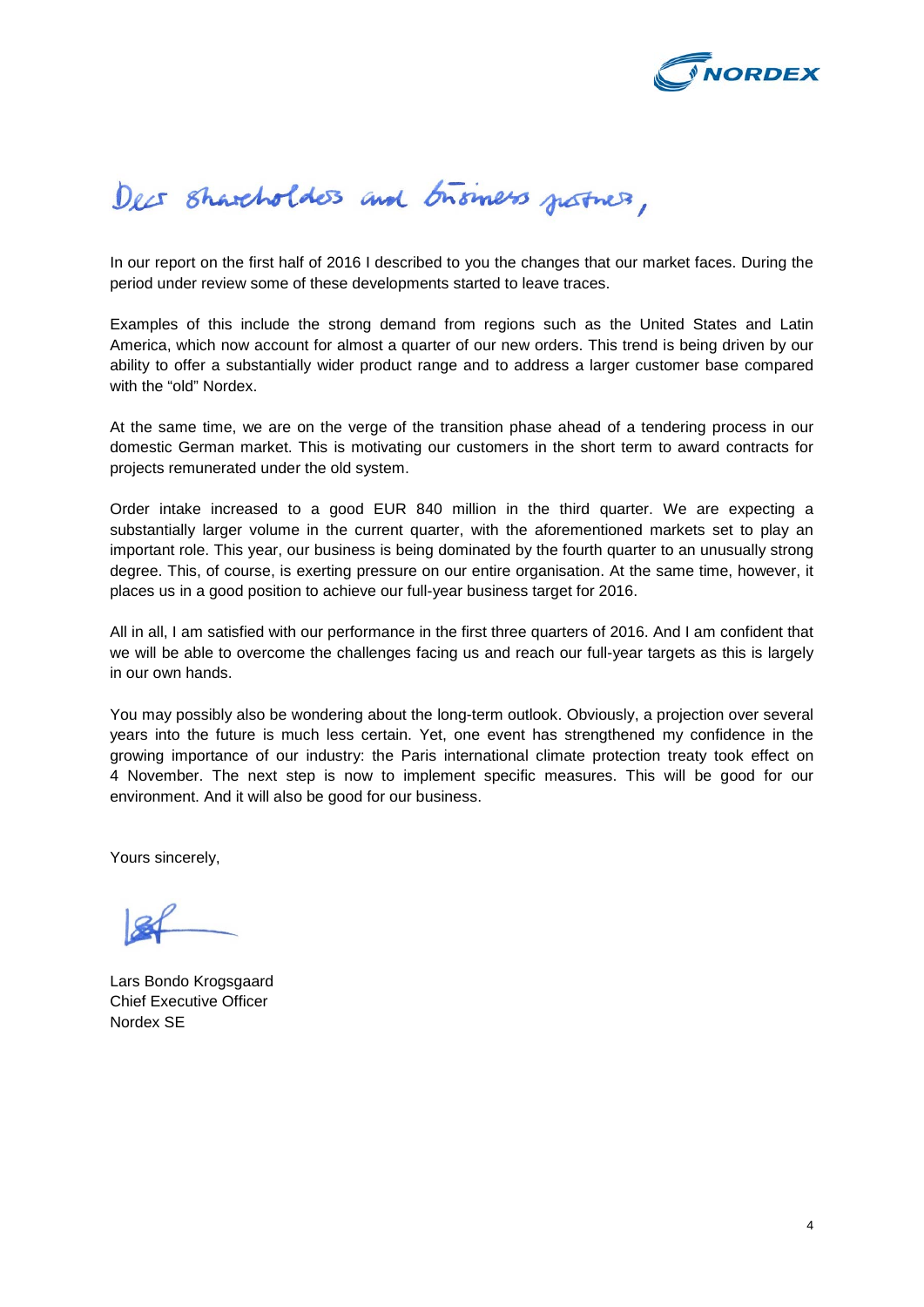

#### **Industry conditions**

Sector analysts forecast very strong growth in renewable energies in the medium and long term particularly given that the Paris climate protection agreement came into effect at the beginning of November 2016. This prompted the International Energy Agency (IEA) to raise its outlook for the sector at the end of October. Consequently, it now expects the share of renewable production technologies in total electricity production to widen from 23% in 2015 to 28% by 2021. In addition to the substantial decline in costs, it has identified heightened political support in countries such as the United States, China, India and Mexico as the reasons for this.

In a study published at the end of September 2016, market researcher MAKE Consulting assumes that new installations in the European onshore wind sector will reach 12.1 GW (including repowering) in 2016. New onshore installations look set to decline by 6% to 11.4 GW in 2017, with rising volumes in Eastern and Southern Europe unable to fully offset contraction in Northern Europe. Looking ahead over the following years through to 2025, annual new installations are also expected to remain at a high level of between around 10 GW and 12 GW.

In the North American onshore market, MAKE projects new installations of 9.5 GW this year and 8.5 GW in 2017, while figures well in excess of 10 GW are expected for the years from 2018 to 2020. Annual installations in Latin America are estimated at around 4.5 GW in 2016 and 2017, with slight annual growth expected in the following years. MAKE also projects stable to slightly increasing new onshore installations in the forecast period until 2025 in India and South Africa, two individual markets of importance to Nordex. Annual new installations are expected to come to between 3 GW and 4 GW in India and between 550 MW and 800 MW in South Africa.

#### **Business performance**

Since the second quarter of 2016, Nordex has had two reportable segments - "Projects" and "Service" - in line with the changed internal reporting system following the acquisition of Acciona Windpower. Prior to this, segment reporting had been based on regions.

#### Segment overview

|                  | <b>Projects</b>    |                    | <b>Service</b>     |                    | <b>Group</b>       |                    |
|------------------|--------------------|--------------------|--------------------|--------------------|--------------------|--------------------|
|                  | $01.01 -$          | $01.01 -$          | $01.01 -$          | $01.01 -$          | $01.01 -$          | $01.01 -$          |
|                  | 30.09.2016         | 30.09.2015         | 30.09.2016         | 30.09.2015         | 30.09.2016         | 30.09.2015         |
|                  | <b>EUR million</b> | <b>EUR million</b> | <b>EUR million</b> | <b>EUR million</b> | <b>EUR million</b> | <b>EUR million</b> |
| Order<br>intake  | 2,168.8            | 1,964.0            | 424.1              | n/a                |                    |                    |
| Order<br>backlog | 2,090.4            | 1,791.2            | 1,594              | n/a                |                    |                    |
| Sales            | 2,162.71           | 1,647.51           | 188.71             | 148.01             | 2,339.5            | 1,786.1            |

1 Before consolidation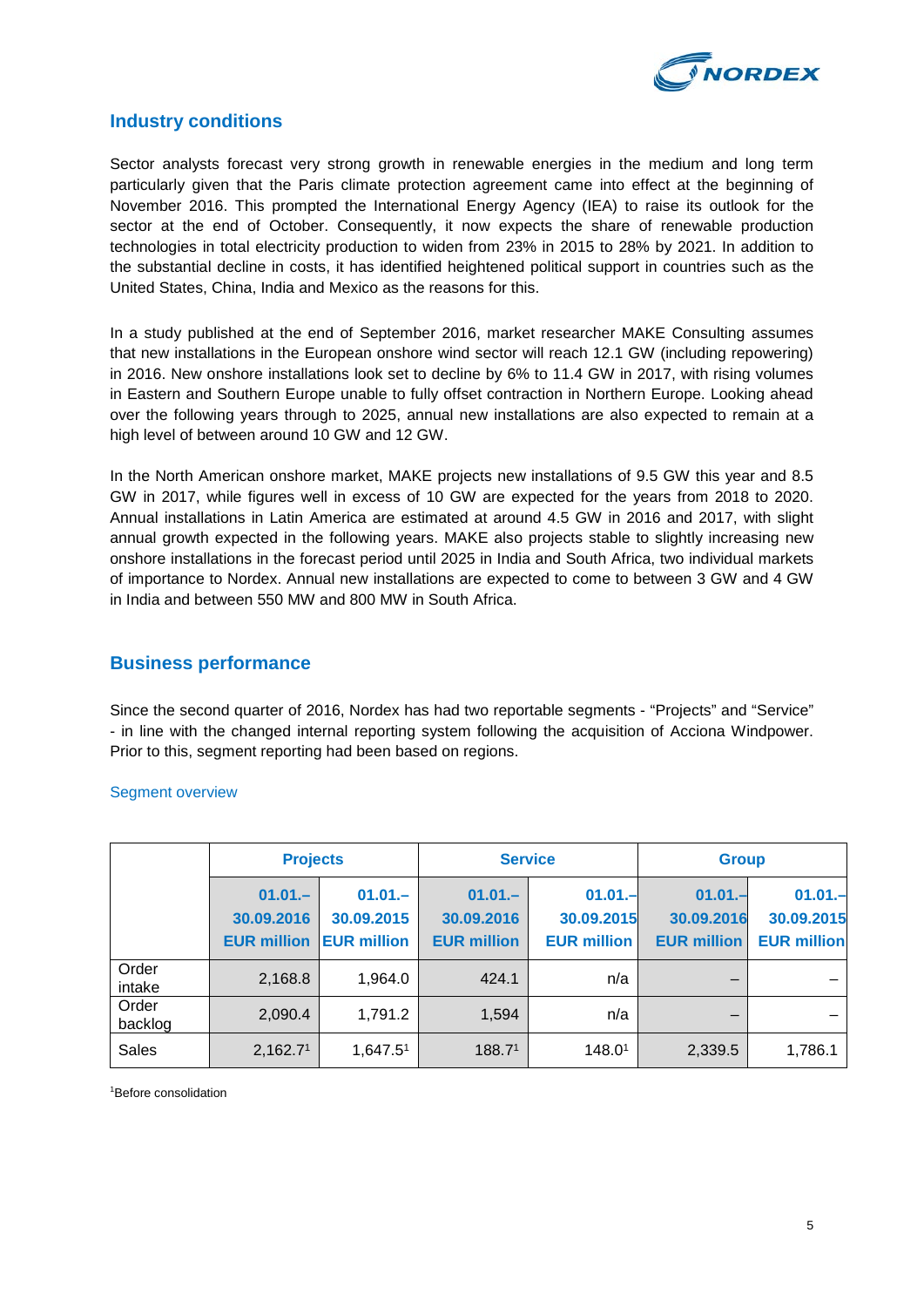

#### **Operating performance indicators**

Order intake in the Projects segment was valued at EUR 841.0 million in the third quarter of 2016 (previous year: EUR 610.5 million). Of this, Nordex brand products accounted for EUR 606.2 million and AW brand products for EUR 234.8 million. Nordex thus recorded order intake of EUR 2,168.8 million in the first nine months of 2016, equivalent to an increase of 10.4% over the previous year (EUR 1,964.0 million). Adjusted for the AW brand turbines of EUR 655.8 million, order intake declined by 23.0%. This was primarily due to the fact that no major contracts comparable to those gained in the previous year were awarded for Nordex brand turbines.

Around one third of the orders received in the first three quarters of 2016 came from Germany (EUR 741.2 million or 34.2%), while the United States was the second largest individual market (EUR 204.5 million and 9.4%, respectively). It was followed by Finland with new turbine orders of EUR 195.8 million or 9.0% of the total. At EUR 193.8 million, Turkey made a similar contribution, with France accounting for EUR 158.4 million. All told, the greatest share of new orders in the Project segment came to EUR 1,645.6 million or 75.9% of the total. In North and South America, new orders worth a total of EUR 523.2 million were generated in the United States, Brazil, Mexico and Peru. With the project in Peru, in which 42 AW wind power systems are to be installed, the Nordex Group entered a new market in Latin America.

Measured in terms of megawatts, 34% of orders were for Generation Gamma and 30% for Generation Delta wind power systems in the first three quarters of 2016. The proportion of AW brand 3MW turbines in order intake stands at 36%.

Firm orders in Nordex's Projects segment were valued at EUR 2,090.4 million as of 30 September 2016 (30 September 2015: EUR 1,791.2 million). Of these, the Nordex brand accounted for EUR 1,370.4 million and the AW brand for EUR 720.0 million. The book-to-bill ratio in the Projects segment came to 1.00 as of 30 September 2016.

Order backlog of current contracts in the Service segment stood at EUR 1.594 million as of 30 September 2016. For the first time, the order backlog of current contracts for AW turbines was included in this number (EUR 341 million as of 30 September 2016). New orders equalled EUR 424.1 million in the first nine months of 2016.

|               | <b>Turbine assembly</b> |            | <b>Blades</b>   |              |
|---------------|-------------------------|------------|-----------------|--------------|
|               | $01.01 -$               | $01.01 -$  | $01.01 -$       | $01.01 -$    |
|               | 30.09.2016              | 30.09.2015 | 30.09.2016      | 30.09.2015   |
|               | <b>MW</b>               | <b>MW</b>  | <b>Units</b>    | <b>Units</b> |
| Germany       | 1,619.5                 | 1,538.9    | 387             | 261          |
| Spain         | 126.01                  | -          | 93 <sup>1</sup> |              |
| <b>Brazil</b> | 186.01                  |            |                 |              |
| India         | 12.0 <sup>2</sup>       |            | –               |              |
| <b>Total</b>  | 1,943.5                 | 1,538.9    | 480             | 261          |

#### Production output

1 Q2 and Q3 2016 only

<sup>2</sup>production commenced in August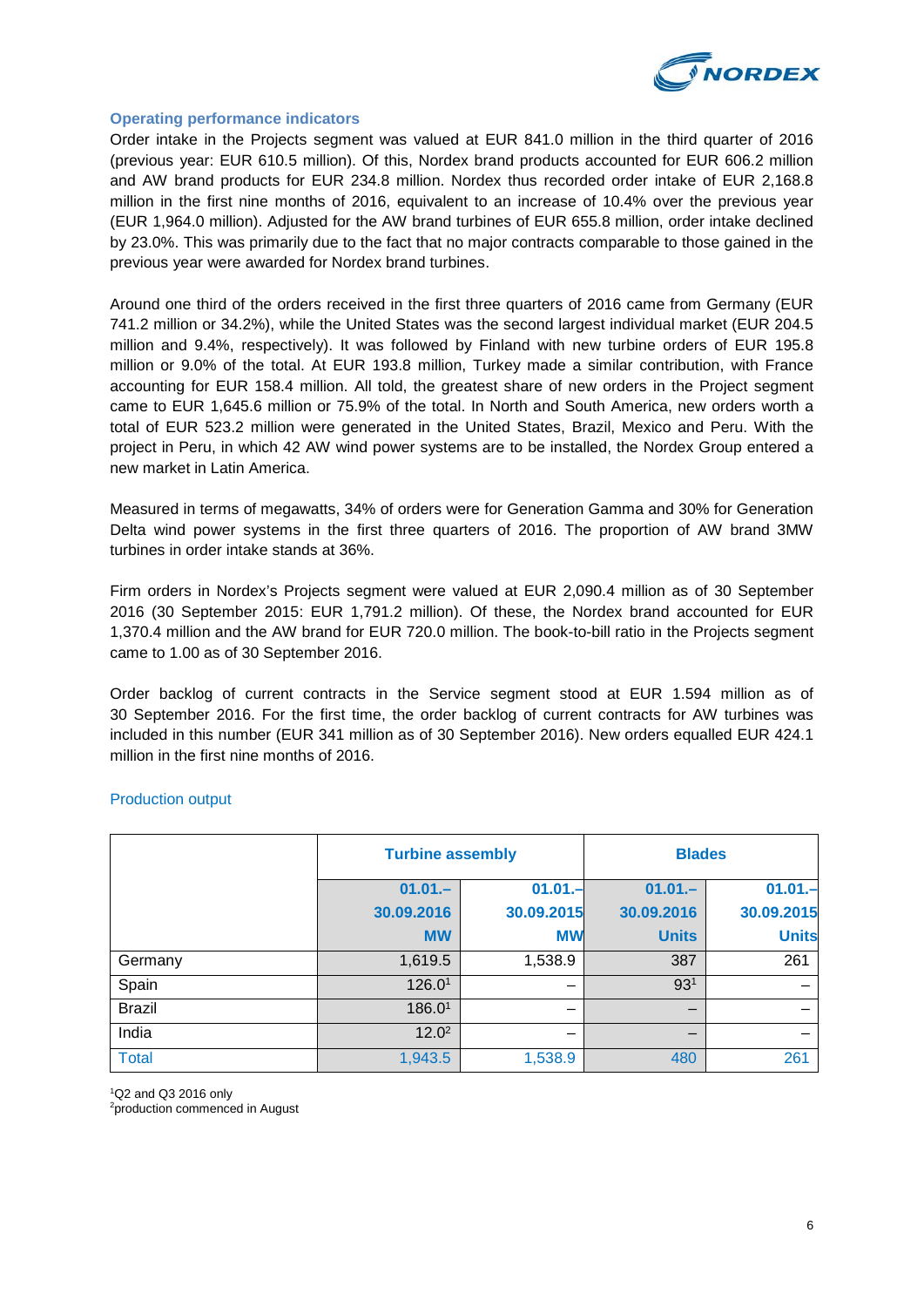

| <b>Installed capacity</b> | $01.01 -$  | $01.01 -$  | <b>Change</b> |
|---------------------------|------------|------------|---------------|
|                           | 30.09.2016 | 30.09.2015 | %             |
|                           | <b>MW</b>  | <b>MW</b>  |               |
| EMEA                      | 1,483.5    | 1,038.0    | $+42.9$       |
| North and South America   | 541.2      | 119.9      | $+ > 100$     |
| <b>Total</b>              | 2,024.7    | 1,157.9    | $+74.9$       |

In the first three quarters of 2016, the Nordex Group produced turbines with a total nominal output of 1,943.5 MW (previous year: 1,538.9 MW). Turbine production output in Germany came to 1,619.5 MW, translating into organic growth of 5.2% over the same period in the previous year. The plants operated by Acciona Windpower, which has been consolidated since the second quarter of 2016, in Spain, Brazil and India registered an output of 324 MW.

In the first three quarters of 2016, the Nordex Group produced a total of 480 rotor blades (previous year: 261), equivalent to 160 sets, in its own plants. The Spanish blade production facility in Lumbier, which was consolidated from the second quarter, contributed 93 rotor blades. Organic growth, i.e. the increase in production output at the blade facility in Rostock, came to 48.3%, underpinned in particular by efficiency gains in the production of the NR 65.5 series.

In the first nine months of 2016, Nordex installed 764 wind power systems with a combined capacity of 2,024.7 MW (previous year: 1,157.9 MW) for customers in 13 countries. 73% of the new installations were in EMEA and 27% in North and South America (by MW). In the third quarter on its own, most installations were in Germany, Mexico, the United States and Brazil.

| <b>Indicator</b>                              |                    | $01.01 -$<br>30.09.2016 | $01.01 -$<br>30.09.2015 | <b>Change</b> |
|-----------------------------------------------|--------------------|-------------------------|-------------------------|---------------|
| Sales                                         | <b>EUR million</b> | 2,339.5                 | 1,786.1                 | $+31.0%$      |
| <b>EBITDA</b> margin                          | %                  | 8.7                     | 7.7                     | $+1.0$ pp     |
| <b>EBIT</b> margin                            | $\frac{0}{0}$      | 5.4                     | 5.5                     | $-0.1$ pp     |
| Capital spending <sup>1</sup>                 | <b>EUR million</b> | 55.0                    | 50.9                    | $+8.1%$       |
| Net finance expense                           | EUR million        | $-23.8$                 | $-15.2$                 |               |
| Consolidated net profit                       | EUR million        | 64.4                    | 45.4                    | $+41.9%$      |
| Earnings per share <sup>2</sup>               | <b>EUR</b>         | 0.70                    | 0.56                    |               |
| Working capital ratio<br>(as of 30 September) | %                  | 6.8                     | 1.0                     | $+5.8$ pp     |
| Free cash flow                                | <b>EUR million</b> | $-498.8$                | 18.5                    |               |
| Equity ratio<br>(as of 30 September)          | %                  | 32.1                    | 30.3                    | $+1.8$ pp     |

#### **Financial performance indicators**

1 Excluding investment in the acquisition of Acciona Windpower

2 On the basis of a weighted average of 91.380 million shares (2015: 80.882 million shares)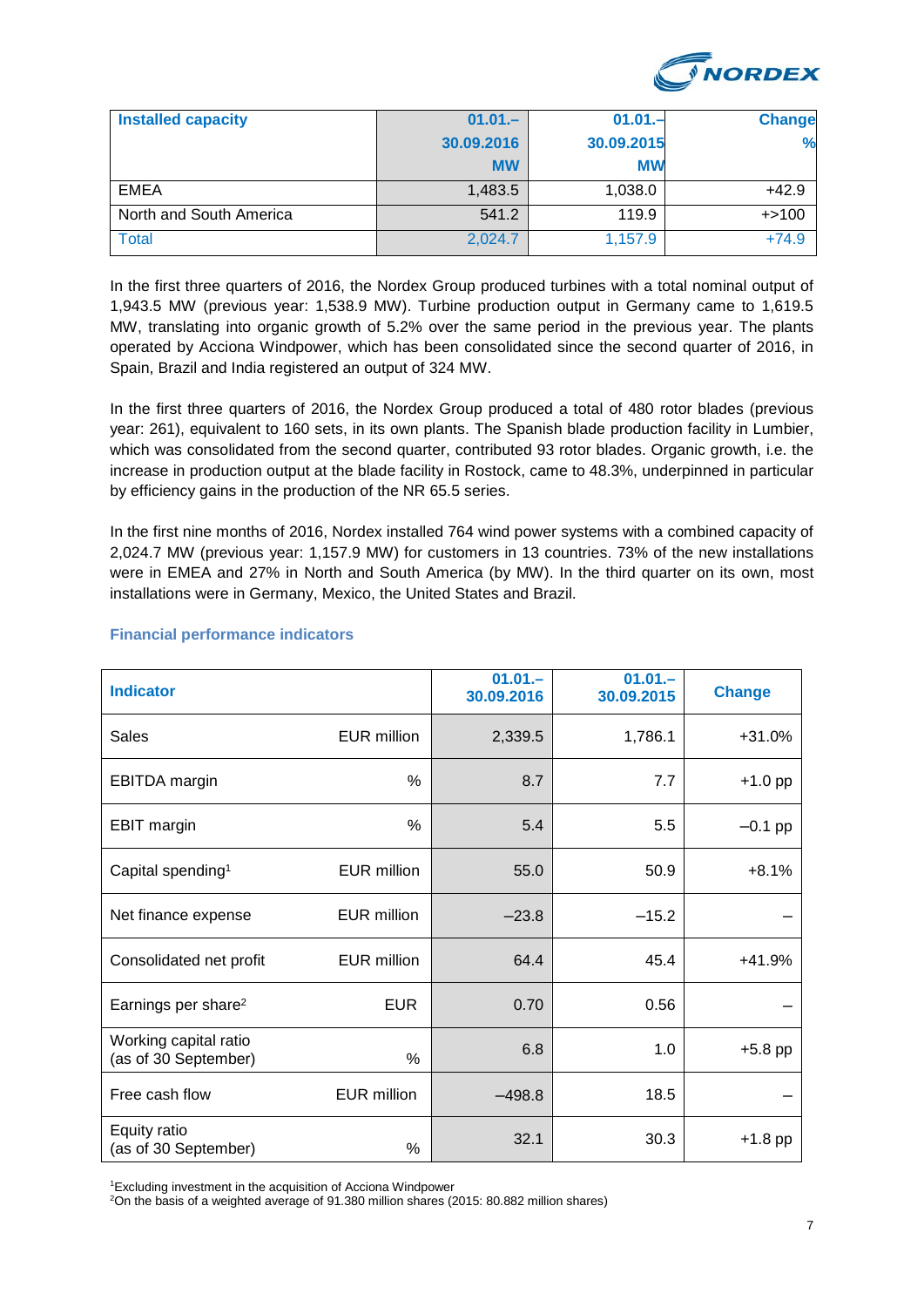

In the first three quarters of 2016, the Nordex Group registered consolidated sales of EUR 2,339.5 million, equivalent to an increase of 31.0% over the end of the same period in the previous year (EUR 1,786.1 million). This reflects the Nordex Group's increased activities on a like-for-like basis as well as the contribution made by Acciona Windpower, which was consolidated on April 1, 2016 for the first time. Adjusted for consolidation effects, the Nordex Group achieved organic growth of 10.6% in the first three quarters of the current year.

The Projects segment contributed sales of EUR 2,162.7 million (previous year: EUR 1,647.5 million), while the Service segment registered sales of EUR 188.7 million (previous year: EUR 148.0 million), thus accounting for around 8.0% of total sales (before consolidation in both cases).

The gross margin came to 24.4% in the first three quarters of the current year, widening by 3.1 percentage points over the previous year's figure of 21.3%. This favourable performance was due to improved productivity and efficiency gains in project execution. The structural cost ratio (includes personnel expenses and other operating income net of other operating expenses) rose from 13.6% to 15.7% for consolidation-related reasons. Earnings before interest, taxes, depreciation and amortisation (EBITDA) came to EUR 203.9 million in the first three quarters of 2016, equivalent to 8.7% of sales (previous year: EUR 138.1 million, or 7.7%). After depreciation and amortisation expense of EUR 78.1 million, which included effects of EUR 23.4 million from purchase price allocation in connection with the acquisition of Acciona Windpower, earnings before interest and taxes (EBIT) came to EUR 125.8 million, marking an increase of 28.9% over the previous year (EUR 97.6 million). In the first three quarters of 2016, Nordex generated consolidated net profit of EUR 64.4 million, an increase of 41.9% over the previous year's figure of EUR 45.4 million.

The working capital ratio came to 6.8% as of 30 September 2016 (31 December 2015: -1.2%). This particularly reflects the work commenced on projects in the order backlog and efforts to secure an order pipeline in the United States via "safe harbour" projects. US customers wishing to make use of a production tax credit (PTC) for a project at the rate applicable in 2016 must commence work on the project by the end of 2016. This entails purchasing the necessary components at a value of around 5% of the total project value.

In addition to a cash outflow from the change in working capital, investments in the acquisition of Acciona Windpower (cash component of EUR 333 million) in the first nine months of 2016 resulted in negative free cash of EUR 498.8 million, reversing the positive free cash flow of EUR 18.5 million recorded in the same period of the previous year.

As of 30 September 2016, Nordex had cash and cash equivalents of EUR 431 million, with net debt standing at EUR 217 million (31 December 2015: net liquidity of EUR 322 million). The equity ratio stood at 32.1% as of the end of the quarter, up from 31.2% at the end of 2015.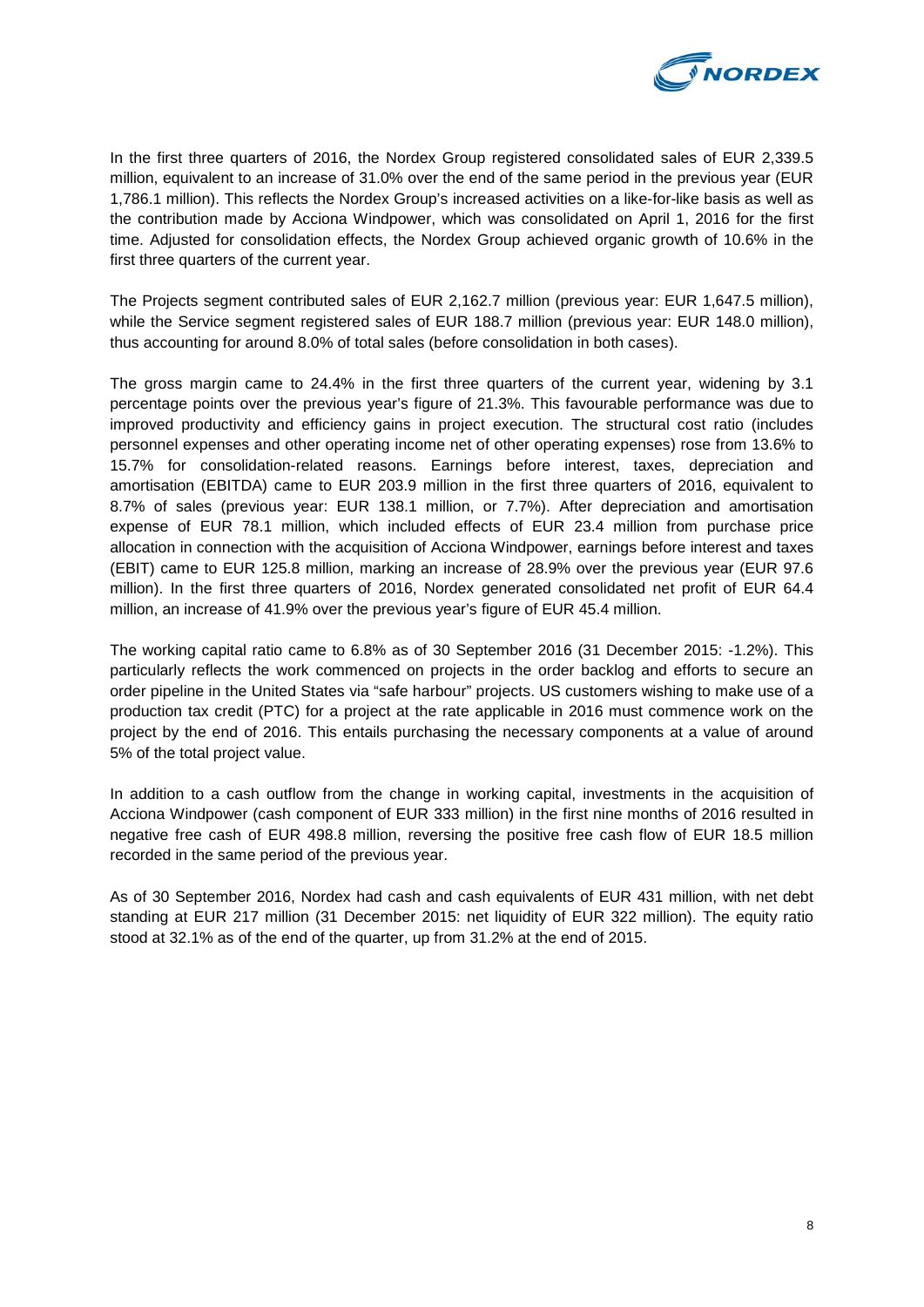

#### **Outlook**

In the course of the year, delays arose in individual orders. As it should be possible to offset these effects through new orders in the fourth quarter, Nordex reaffirms its order intake target of over EUR 3.4 billion.

As a result of these delays, reported sales in 2016 will be somewhat lower than originally planned. This is also the main reason why we now project sales at the lower end of the previously defined range of EUR 3.35 - 3.45 billion. Accordingly, the Management Board now forecasts full-year sales of around EUR 3.35 billion in 2016.

This will also have a volume effect on the EBITDA margin. In addition, the greater proportion of projects in the emerging markets in the current quarter with somewhat lower margins will cause the full-year EBITDA margin to shrink. Accordingly, Nordex projects an EBITDA margin for 2016 of around 8.3%.

The working capital ratio should drop to below 5% at the end of the fourth quarter due to the expected large order intake and related prepayments.

Capital spending will increase by around EUR 10 million over the previous outlook to as much as EUR 100 million. This is attributable to the funding for the extensions to Nordex's head office in Hamburg which no longer offers sufficient space for all corporate functions. Thus, all Nordex employees are to work in a single building complex again in around two years' time. The funding for this project is based on a sale-and-lease-back transaction to be completed in 2017.

#### **Material events after the end of the quarter**

No events of particular importance affecting the Nordex Group's net assets, financial condition and results of operation occurred after the end of the first nine months of 2016.

**The interim review and the interim financial statements have not been audited or reviewed by independent auditors.**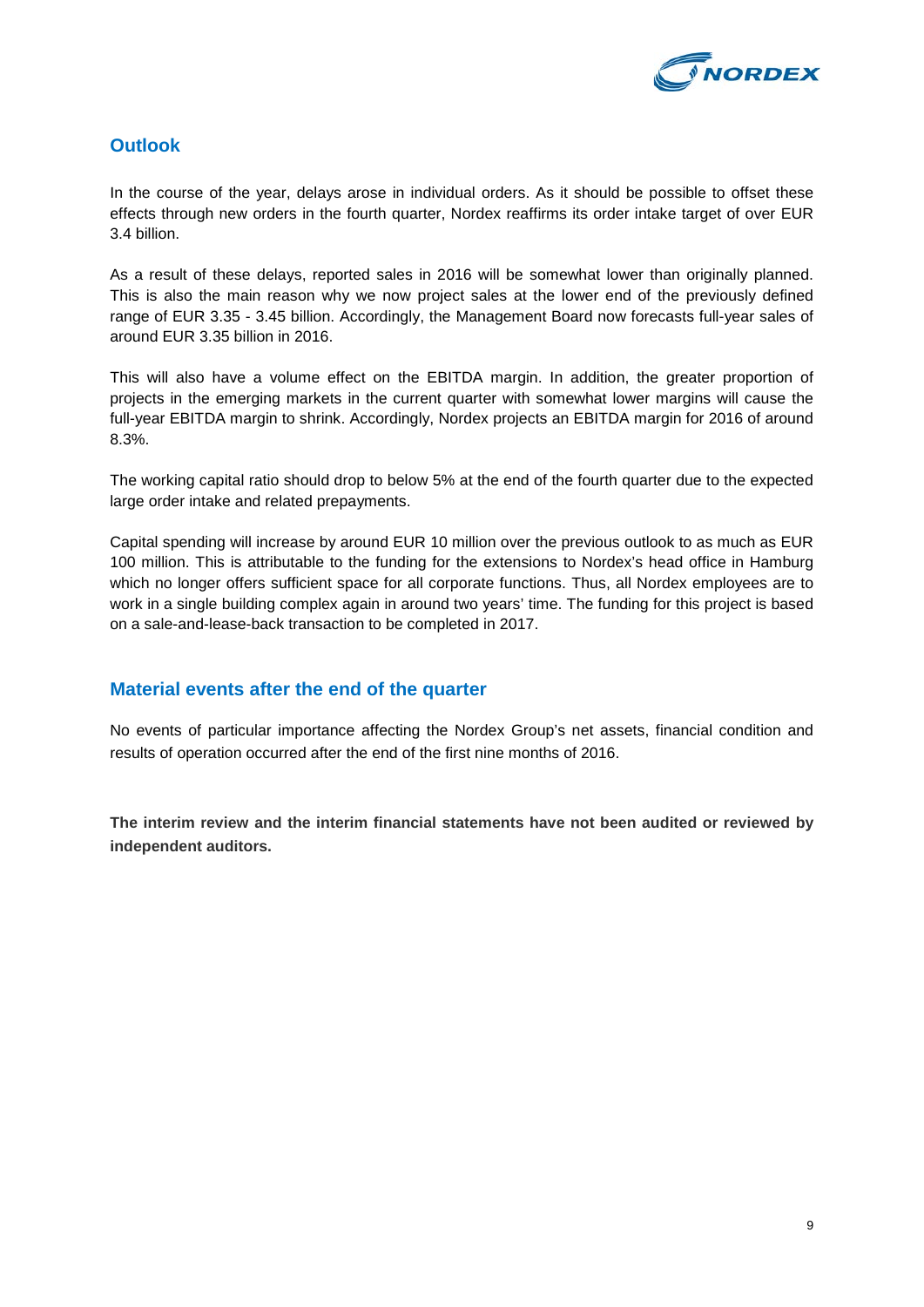

## **Consolidated balance sheet**

as of 30 September 2016

| <b>Assets</b>                                   | 30.09.2016          | 31.12.2015          |
|-------------------------------------------------|---------------------|---------------------|
|                                                 | <b>EUR thousand</b> | <b>EUR thousand</b> |
| Cash and cash equivalents                       | 430,604             | 528,973             |
| Trade receivables and                           |                     |                     |
| future receivables from construction contracts  | 596,316             | 275,466             |
| Inventories                                     | 338,118             | 218,609             |
| Income tax refund claims                        | 37,928              | 4,837               |
| Other current financial assets                  | 52,304              | 42,112              |
| Other current non-financial assets              | 126,789             | 68,956              |
| <b>Current assets</b>                           | 1,582,059           | 1,138,953           |
| Property, plant and equipment                   | 254,593             | 145,614             |
| Goodwill                                        | 515,716             | 9,960               |
| Capitalised development expense                 | 221,053             | 110,933             |
| Other intangible assets                         | 166,234             | 5,796               |
| <b>Financial assets</b>                         | 1,882               | 2,179               |
| Investments in associates                       | 5,894               | 8,699               |
| Other non-current financial assets              | 3,901               | 2,866               |
| Other non-current non-financial assets          | 168                 | 28                  |
| Deferred income tax assets                      | 68,355              | 35,100              |
| <b>Non-current assets</b>                       | 1,237,796           | 321,175             |
| <b>Assets</b>                                   | 2,819,855           | 1,460,128           |
|                                                 |                     |                     |
| <b>Equity and liabilities</b>                   | 30.09.2016          | 31.12.2015          |
|                                                 | <b>EUR thousand</b> | <b>EUR thousand</b> |
| Current bank borrowings                         | 12,854              | 6,572               |
| Trade payables                                  | 428,869             | 254,926             |
| Income tax liabilities                          | 22,532              | 11,900              |
| Other current provisions                        | 124,208             | 66,491              |
| Other current financial liabilities             | 88,550              | 184,202             |
| Other current non-financial liabilities         | 410,927             | 353,495             |
| <b>Current liabilities</b>                      | 1,087,940           | 877,586             |
| Non-current bank borrowings                     | 634,287             | 43,750              |
| Pensions and similar obligations                | 1,731               | 1,731               |
| Other non-current provisions                    | 43,407              | 22,617              |
| Other non-current financial liabilities         | 3,158               |                     |
| Other non-current non-financial liabilities     | 4,330               | 3,490               |
| Deferred income tax liabilities                 | 140,788             | 55,357              |
| <b>Non-current liabilities</b>                  | 827,701             | 126,945             |
| Subscribed capital                              | 96,982              | 80,882              |
| Share premium                                   | 597,626             | 229,114             |
| Other retained earnings                         | $-10,961$           | $-10,961$           |
| Cash flow hedges                                | 753                 | 1,730               |
| Foreign-currency adjustment item                | 6,252               | 5,651               |
| Consolidated net profit carried forward         | 149,181             | 149,181             |
| Consolidated net profit                         | 64,381              | 0                   |
| Share in equity                                 |                     |                     |
| attributable to parent company's equity holders | 904,214             | 455,597             |
| <b>Equity</b>                                   | 904,214             | 455,597             |
| <b>Equity and liabilities</b>                   | 2,819,855           | 1,460,128           |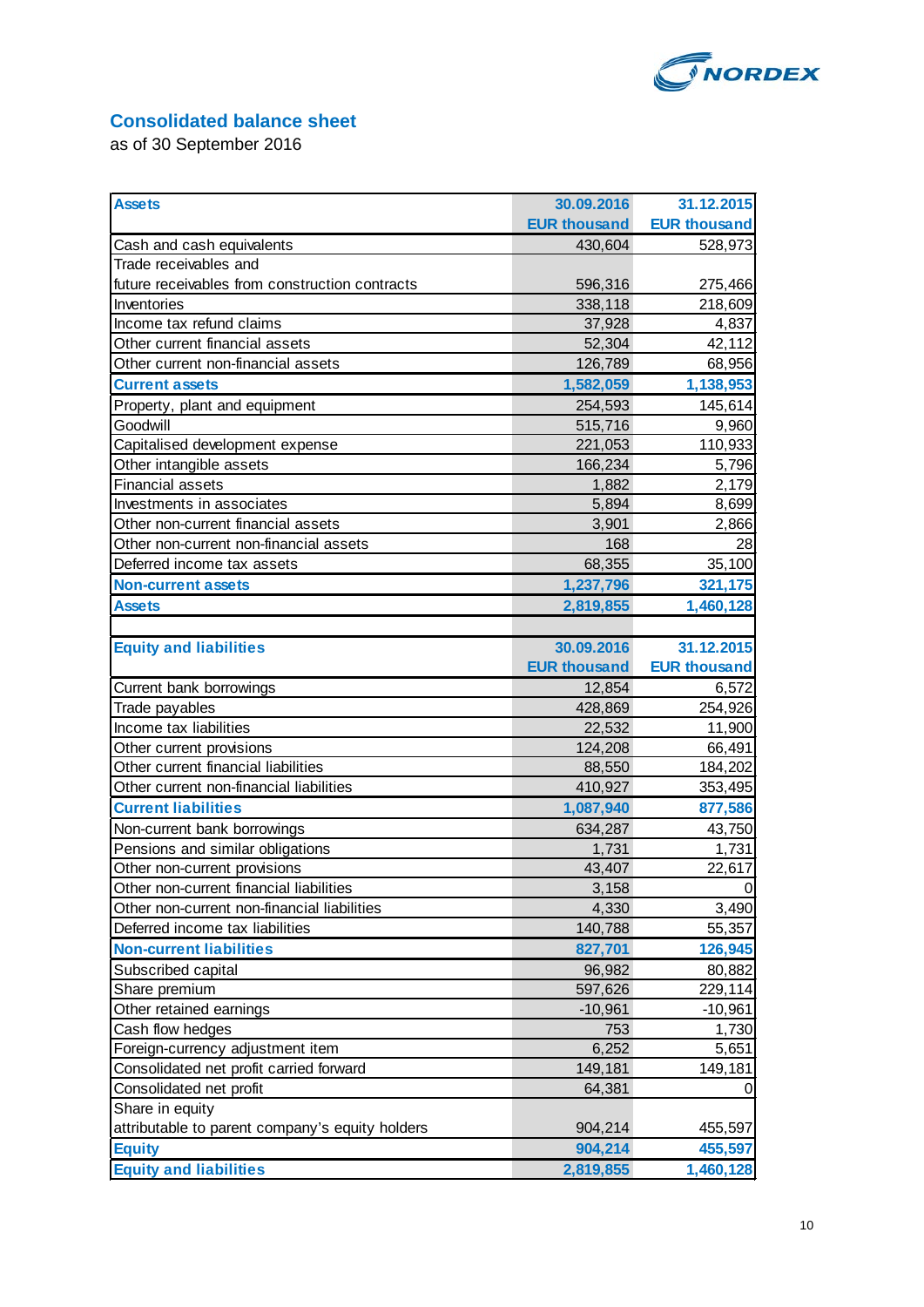

#### **Consolidated income statement**

for the period from 1 January to 30 September 2016

|                                                  | $01.01 -$           | $01.01 -$           | $01.07 -$           | $01.07 -$           |
|--------------------------------------------------|---------------------|---------------------|---------------------|---------------------|
|                                                  | 30.09.2016          | 30.09.2015          | 30.09.2016          | 30.09.2015          |
|                                                  | <b>EUR thousand</b> | <b>EUR thousand</b> | <b>EUR thousand</b> | <b>EUR thousand</b> |
| Sales                                            | 2,339,506           | 1,786,146           | 855,564             | 685,828             |
| Changes in inventories and other                 |                     |                     |                     |                     |
| own work capitalised                             | 21,207              | $-16,263$           | 2,106               | 269                 |
| <b>Total revenues</b>                            | 2,360,713           | 1,769,883           | 857,670             | 686,097             |
| Other operating income                           | 27,598              | 7.572               | 17,347              | $-6,092$            |
| Cost of materials                                | $-1,788,985$        | $-1,389,014$        | $-659, 107$         | $-541,122$          |
| Personnel expenses                               | $-205, 156$         | $-143,412$          | $-78,518$           | $-50,030$           |
| Depreciation/amortisation                        | $-78,110$           | $-40,463$           | $-33,501$           | $-14,110$           |
| Other operating expenses                         | $-190,288$          | $-106,931$          | $-70,074$           | $-38,649$           |
| <b>Earnings before interest and taxes (EBIT)</b> | 125,772             | 97,635              | 33,817              | 36,094              |
| Income from investments                          | 525                 | 1,043               | $\Omega$            |                     |
| Net profit/loss from at-equity valuation         | $-2.372$            | $-1.723$            | $-745$              | $-163$              |
| Other interest and similar income                | 3.924               | 1.757               | 1,504               | 509                 |
| Interest and similar expenses                    | $-25,833$           | $-16,232$           | $-8,435$            | $-5,242$            |
| <b>Net finance expense</b>                       | $-23,756$           | $-15, 155$          | $-7,676$            | $-4,896$            |
| Net profit/loss from ordinary activity           | 102,016             | 82,480              | 26,141              | 31,198              |
| Income taxes                                     | $-37,635$           | $-37,105$           | $-12,757$           | $-22,729$           |
| <b>Consolidated profit</b>                       | 64,381              | 45,375              | 13,384              | 8,469               |
| Of which attributable to:                        |                     |                     |                     |                     |
| Parent company's equity holders                  | 64,381              | 45,375              | 13,384              | 8,469               |
|                                                  |                     |                     |                     |                     |
| Earnings per share (in EUR)                      |                     |                     |                     |                     |
| Basic <sup>1</sup>                               | 0.70                | 0.56                | 0.15                | 0.10                |
| Diluted <sup>2</sup>                             | 0.70                | 0.56                | 0.15                | 0.10                |

<sup>1</sup>based on a weighted average of 91.380 million shares (previous year 80.882 million shares)  $^{2}$ based on a weighted average of 91.380 million shares (previous year 80,882 million shares)

## **Consolidated statement of comprehensive income**

for the period from 1 January to 30 September 2016

|                                                | $01.01 -$           | $01.01.-$           |
|------------------------------------------------|---------------------|---------------------|
|                                                | 30.09.2016          | 30.09.2015          |
|                                                | <b>EUR thousand</b> | <b>EUR thousand</b> |
| <b>Consolidated profit</b>                     | 64,381              | 45,375              |
| Other comprehensive income                     |                     |                     |
| Items which may be recycled to profit and loss |                     |                     |
|                                                |                     |                     |
| Foreign currency translation difference        | 601                 | 3,815               |
| Cash flow hedges                               | $-1,440$            | 7,064               |
| Deferred income taxes                          | 463                 | $-2,261$            |
| <b>Consolidated comprehensive income</b>       | 64,005              | 53,993              |
| Of which attributable to:                      |                     |                     |
| Parent company's equity holders                | 64.005              | 53,993              |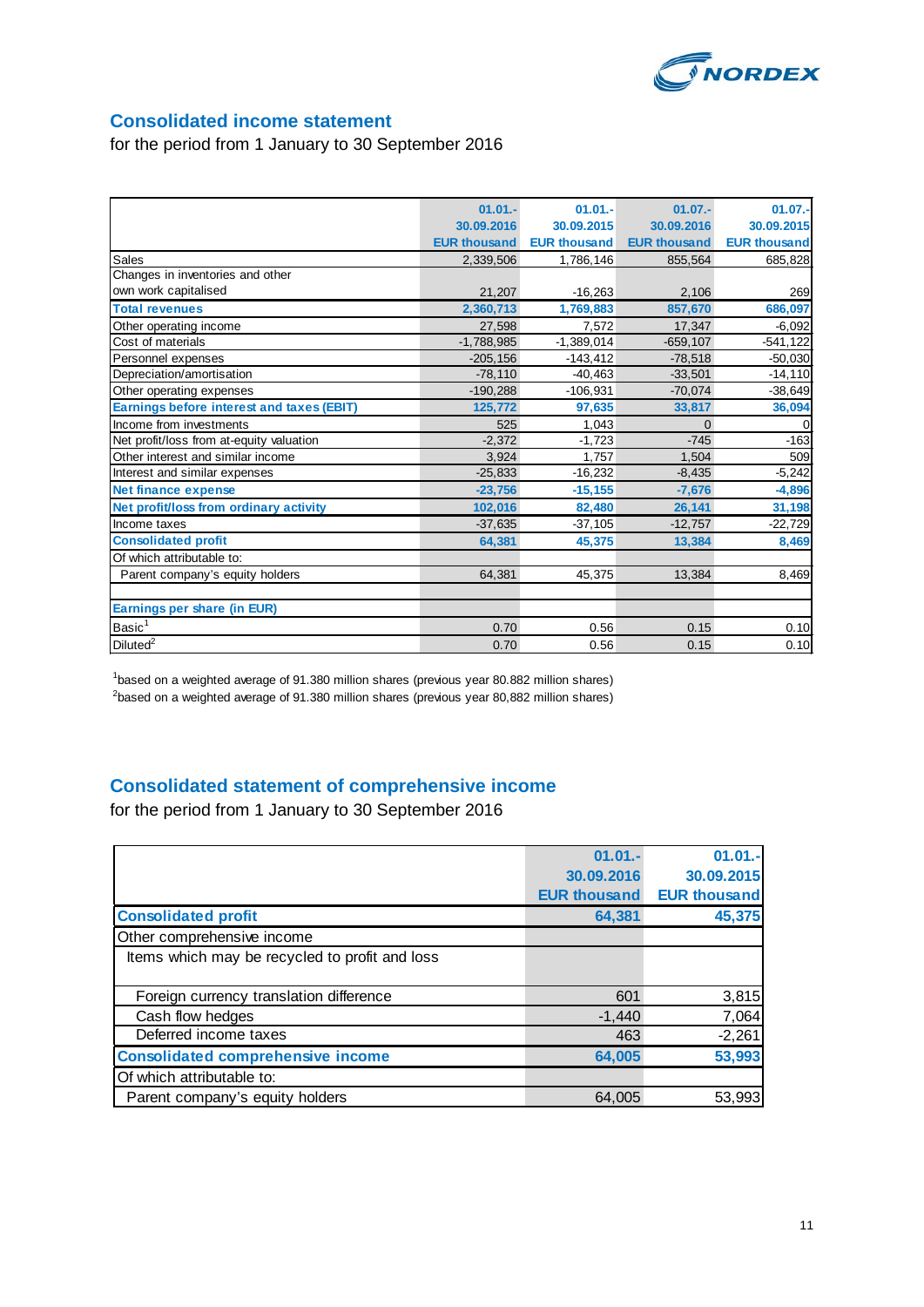

## **Consolidated cash flow statement**

for the period from 1 January to 30 September 2016

|           |                                                                            | $01.01 -$           | 01.01.              |
|-----------|----------------------------------------------------------------------------|---------------------|---------------------|
|           |                                                                            | 30.09.2016          | 30.09.2015          |
|           |                                                                            | <b>EUR thousand</b> | <b>EUR thousand</b> |
|           | <b>Operating activities:</b>                                               |                     |                     |
|           | Consolidated profit                                                        | 64,381              | 45,375              |
| +         | Depreciation/amortisation of non-current assets                            | 78,110              | 40,463              |
|           | <b>Consolidated profit plus depreciation/amortisation</b>                  | 142,491             | 85,838              |
| $\ddot{}$ | Decrease in inventories                                                    | 6,195               | 50,600              |
|           | Increase in trade receivables and                                          |                     |                     |
|           | future receivables from construction contracts                             | $-186,836$          | -159,502            |
| $\ddot{}$ | Increase in trade payables                                                 | 102,291             | 131,376             |
|           | Decrease in prepayments received - recognised as liabilities -             | $-145,214$          | $-84,379$           |
|           | Payments made from changes in working capital                              | $-223,564$          | $-61,905$           |
|           | Increase in other assets not allocated to investing or                     |                     |                     |
|           | financing activities                                                       | $-20,688$           | $-56,136$           |
| $\ddot{}$ | Increase in pension provisions                                             | 0                   | 41                  |
| -/+       | Decrease/increase in other provisions                                      | $-42,394$           | 28,956              |
| $\ddot{}$ | Increase in other liabilities not allocated to investing or                |                     |                     |
|           | financing activities                                                       | 5,183               | 36,431              |
| $\ddot{}$ | Losses from the disposal of non-current assets                             | 763                 | 931                 |
|           | Other interest and similar income                                          | $-3,924$            | $-1,757$            |
| $\ddot{}$ | Interest received                                                          | 738                 | 1,194               |
| $\ddot{}$ | Interest and similar expenses                                              | 25,833              | 16,232              |
|           | Interest paid                                                              | $-29,693$           | $-18,234$           |
| $\ddot{}$ | Income taxes                                                               | 37,635              | 37,105              |
|           | Taxes paid                                                                 | $-6,522$            | $-2,516$            |
| -/+       | Other non-cash income/expenses                                             | $-998$              | 1,138               |
| Ξ         | Payments received/made from remaining operating activities                 | $-34,067$           | 43,385              |
| $=$       | <b>Cash flow from operating activities</b>                                 |                     |                     |
|           | from continuing operations                                                 | $-115,140$          | 67,318              |
|           | <b>Investing activities:</b>                                               |                     |                     |
| $\ddot{}$ | Payments received from the disposal of property, plant and equipment/      |                     |                     |
|           | intangible assets                                                          | 655                 | 242                 |
|           | Payments made for investments in property, plant and equipment/            |                     |                     |
|           | intangible assets                                                          | $-387,290$          | $-50,932$           |
| $\ddot{}$ | Payments received from the disposal of financial assets                    | 3,703               | 2,182               |
|           | Payments made for investments in financial assets                          | $-714$              | $-329$              |
| Ξ         | <b>Cash flow from investing activities</b>                                 |                     |                     |
|           | from continuing operations                                                 | $-383,646$          | $-48,837$           |
|           | <b>Financing activities:</b>                                               |                     |                     |
|           | Cost of issuing new share capital                                          | $-737$              | $\mathbf 0$         |
| +         | Bank loans raised                                                          | 603,369             | 50,000              |
|           | Bank loans repaid                                                          | $-9,375$            | 0                   |
|           | Payments made for the redemption of bonds                                  | $-150,000$          | 0                   |
|           | Repayment of working capital loan                                          | $-70,500$           | $\mathbf 0$         |
|           | <b>Cash flow from financing activities</b>                                 |                     |                     |
|           | from continuing operations                                                 | 372,757             | 50,000              |
|           | Cash change in cash and cash equivalents                                   |                     |                     |
|           | from continuing operations                                                 | $-126,029$          | 68,481              |
| $\ddot{}$ | Cash and cash equivalents at the beginning of the period                   | 528,973             | 388,420             |
| $\ddot{}$ | Changes due to additions to companies consolidated                         | 26,661              | $\Omega$            |
|           | +/- Exchange rate-induced change in cash and cash equivalents              | 999                 | $-2,522$            |
| Ξ         | Cash and cash equivalents at the end of the period                         |                     |                     |
|           | (Cash and cash equivalents carried on the face of the consolidated balance |                     |                     |
|           | sheet)                                                                     | 430,604             | 454,379             |